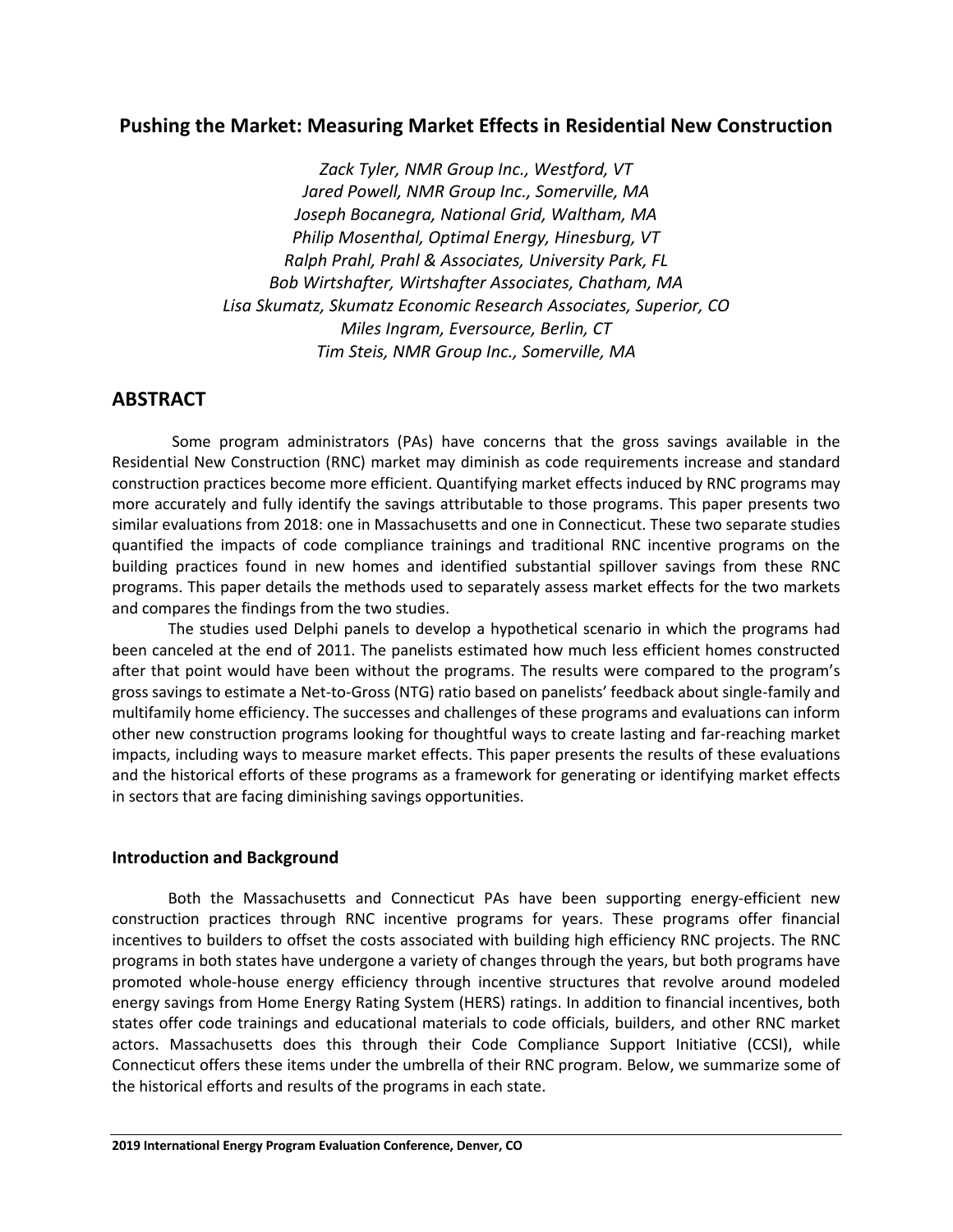#### **Massachusetts Program History**

Massachusetts RNC programs began in 1991, with the Energy Crafted Homes (ECH) program, and transitioned to the ENERGY STAR Homes program in 1998. In 2007, the program's name was changed to the Massachusetts New Homes with ENERGY STAR program, and again to the Massachusetts Residential New Construction program in 2013.

From 2013 to 2017, the program offered two paths for participation – a tiered performance path and a prescriptive path. The tiered performance path offered four different incentive levels depending on the level of savings achieved by program participants. The prescriptive path offered incentives if specific thresholds were met by participants for mechanical equipment efficiency, air and duct leakage levels, and insulation levels.

Beginning in 2017, the program became solely performance based and now offers a blended savings approach and incentive structure based on the electric and fossil fuel savings that are achieved by program participants. The program currently requires that participants show a minimum of 5% savings compared to the baseline assumptions to be eligible for financial incentives.

Over the years, the program has steadily increased its program penetration rates and the number of HERS raters participating in the program. Program penetration rates have steadily grown: penetration rates were 1% in 1998, 11% in 2007, 26% in 2013, and 43% in 2016. Similarly, the number of HERS raters actively participating in the program has increased steadily. The program had one active HERS rater in 1998 and only two in 2007. The program then altered its strategy and opened the program to more raters. There were 46 active HERS raters in 2013 and 62 in 2016. Recent research in Massachusetts points to these programs driving the expansion of the HERS rater markets by helping create demand for their services (NMR 2017b). $^1$ 

In addition to the RNC program, the Massachusetts PAs began offering code support through the CCSI in 2014. The CCSI offers classroom trainings, webinars, and individual support through a telephone help line and email for code officials, builders, and other market actors. As of June 2017, the CCSI had offered 69 classroom trainings and presentations and 20 webinars on the residential energy code.

#### **Connecticut Program History**

The Connecticut RNC program dates back to the 1990's and has continuously operated since then. The program started as a prescriptive incentive program, offering a menu of incentives for homes based on meeting various air sealing, mechanical equipment, and insulation requirements. Over time, the program has shifted to a whole-home approach to efficiency, where the incentive is based on the HERS index a participant home achieves.

Up to 2015, the program offered two participation tracks – a tiered performance path and a prescriptive path. In 2013, the program began to shift away from the prescriptive path and focus more on whole-home performance-based savings. In 2015, the program stopped offering prescriptive incentives entirely and moved to a tiered, HERS-index based approach. Now, the program also requires homes to meet the Connecticut version of the Zero Energy Ready Home PV-ready Checklist if they are applying for higher tier incentive levels.

Beginning in 2013, the program added bonus incentives for homes that qualify for additional energy certifications and designations, such as DOE Challenge Homes, LEED, and the National Green Building Standard (NGBS). As of 2018, there were still bonus incentives available for achieving five certifications: ENERGY STAR Version 3.1, DOE Zero Energy Read Home, LEED, NGBS, or Passive House.

<sup>&</sup>lt;sup>1</sup> Recent research in Connecticut also corroborates this result (NMR 2017c).

**<sup>2019</sup> International Energy Program Evaluation Conference, Denver, CO**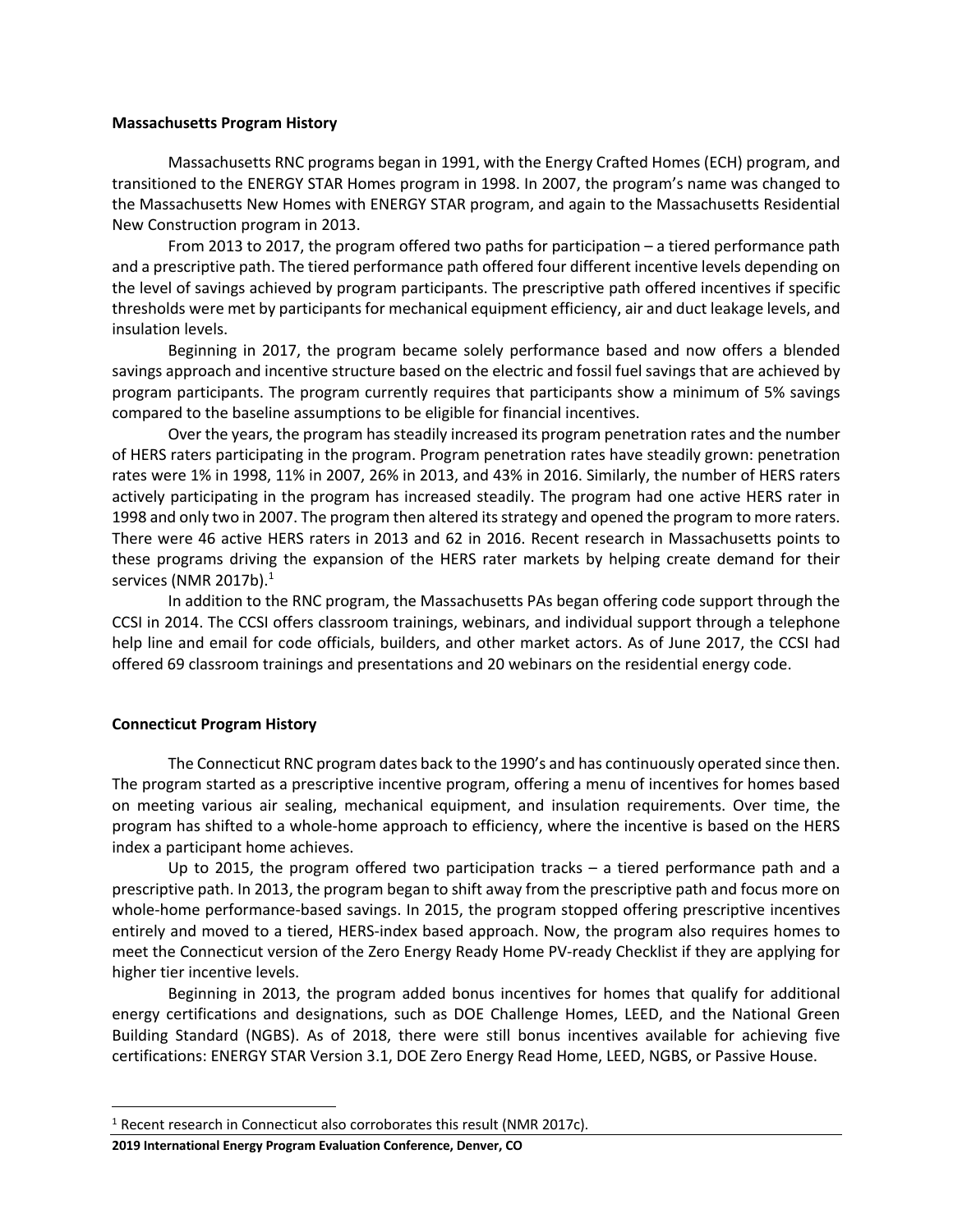Program penetration rates have ebbed and flowed in Connecticut. The program penetration rate was 12% in 2007 and steadily grew to 29% in 2012, before dropping down to 19% in 2013. The penetration rate bounced back to 34% in 2014, only to drop again to 9% in 2015 and then rise to 15% in 2016.

Over the years, the program has provided trainings on RNC building practices and building codes. These trainings are sometimes run by the RNC program staff directly and, in other instances, the program coordinates with groups like the Home Builders Association and the American Institute of Architects to run trainings on behalf of the program.

#### **The Studies**

NMR Group (henceforth referred to as *the team)* completed two separate studies in 2018 to assess the NTG ratios associated with these programs (NMR 2018a, 2018b). The studies used the same methodology to assess the free-ridership, spillover, and market effects generated from these programs. Specifically, the studies used a Delphi panel method, where informed experts were asked to estimate how measure-level efficiencies would have changed in the absence of the programs. The remainder of this paper presents the details associated with this methodology, the findings from each evaluation, and insights into how other RNC programs may be able to generate market effects in the future.

## **Methodology**

#### **Delphi Panel**

Both studies used a Delphi panel approach to estimate the effects of the programs on RNC building practices. The Delphi approach is an interactive and iterative process that relies on a panel of experts to develop a group judgment, often by obtaining responses via multiple rounds of questions. The Delphi technique is based on the principle that structured, closed-ended responses from experts, informed by the responses from their peers, may lead to more accurate results for particularly complex questions than unstructured responses without the benefit of that iterative feedback.<sup>2</sup>

The two separate Delphi panels consisted of various RNC industry experts. These included efficiency consultants and builders, national evaluation experts, program managers and implementers, and code officials. The team invited these market actors to participate in the Delphi panels using telephone and email recruitment. In total, the team selected 28 RNC industry experts to participate in the Delphi panels - 15 in Massachusetts and 13 in Connecticut.<sup>3</sup> The team classified most panelists as building efficiency consultants, either working in or out of Massachusetts and Connecticut. This category included HERS raters and other professionals that work closely with builders participating in the programs. Table 1 details the mix of Delphi panelists for each state.

<sup>&</sup>lt;sup>2</sup> A comparable study in Massachusetts from 2014 found that some builders attributed their improving practices to code changes, even in instances when the code had either not changed, or the measures being discussed were not impacted by code updates (NMR 2014). This incongruity from self-reported responses suggested that a Delphi panel might provide better answers for these complex scenarios about the program's impacts on the market. <sup>3</sup> Only one person participated in both panels.

**<sup>2019</sup> International Energy Program Evaluation Conference, Denver, CO**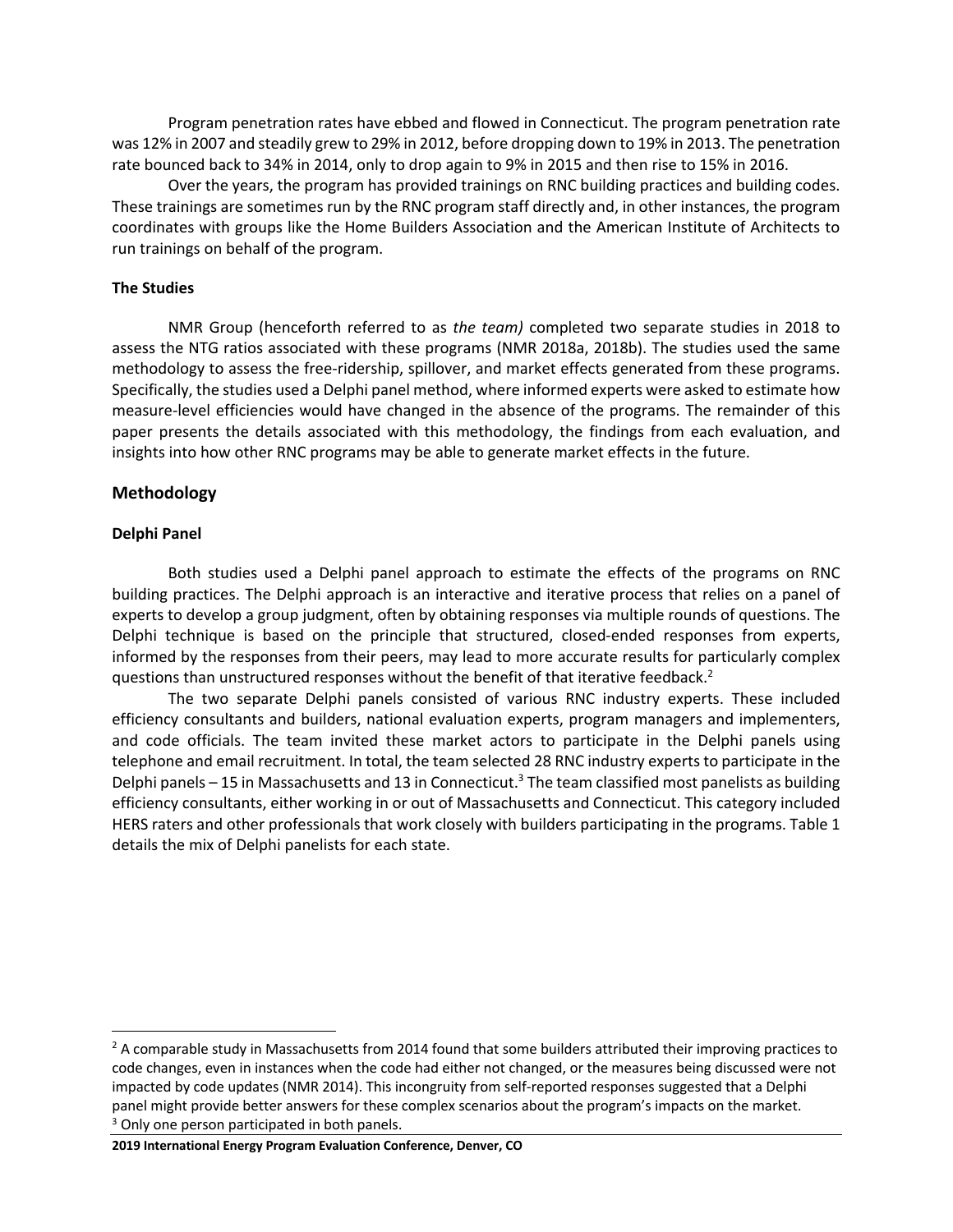Table 1. Delphi panel participants

| Expert Type                                   | Massachusetts | Connecticut |
|-----------------------------------------------|---------------|-------------|
| Building efficiency consultants and builders  |               |             |
| Code officials                                |               |             |
| Program managers and implementers             |               |             |
| National evaluation experts                   |               |             |
| Other (local and national efficiency experts) |               |             |
| Total                                         |               |             |

The team used a multi-round methodology to calculate a retrospective NTG ratio for the 2015 program year for Massachusetts and Connecticut. In the first two rounds, the team asked Delphi panelists to estimate what single-family measure-level efficiency values would have been for both program participant homes and non-program homes had the RNC programs (and CCSI in Massachusetts) ceased to exist after 2011.Each study included some research activities that are not directly comparable to the other due to differences in the markets, the programs, and the specific evaluation and research needs of the study sponsors. Some of these differences are detailed below.

- The Massachusetts study asked panelists about stretch code and non-stretch code homes separately. 4
- The Massachusetts study included a third-round of the Delphi panel that was used to forecast NTG values for the 2019-2021 period.
- The Connecticut study asked panelists about the influence of the RNC program on multifamily housing units relative to the influence of the program on single-family homes.
- The Connecticut study asked panelists about the influence of the RNC program on solar photovoltaic installations and Zero Energy Ready construction practices.

This paper does not discuss the methods or results associated with all of these items, though they are discussed in detail in the individual reports created for each study. The process for the first two Delphi panel rounds of surveying is summarized below. Figure 1, below, provides a graphical representation of the Delphi panel process from these evaluations; the Massachusetts evaluation followed this process, but there was also a third round of responses.

**2019 International Energy Program Evaluation Conference, Denver, CO**

 <sup>4</sup> In Massachusetts, certain municipalities have adopted what is known as the *stretch code*, a performance-based energy code that requires increased efficiency over the base energy code.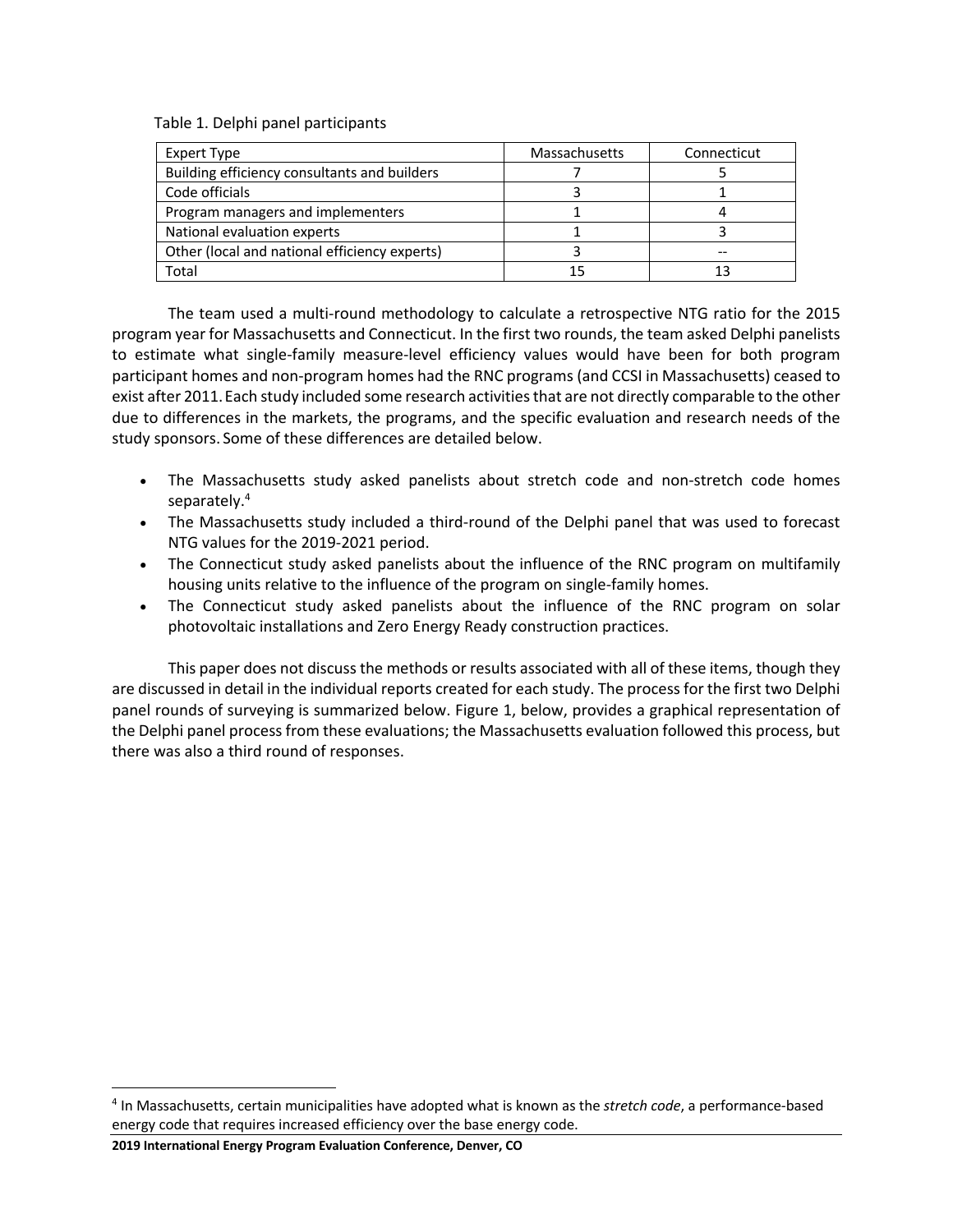

Figure 1. The Delphi panel process

## **Round 1 Delphi Panel Survey**

In Round 1, the team provided the panelists in each study with extensive background information about the respective RNC markets they were being asked to assess. The team compiled the background information as part of multiple RNC baseline studies that had previously taken place in each state (NMR 2017a, 2017d). The information included, but was not limited to, the following:

- Program activities
- Program requirements
- Program penetration rates
- Measure-level code requirements over time
- Measure-level efficiencies over time for both program and non-program homes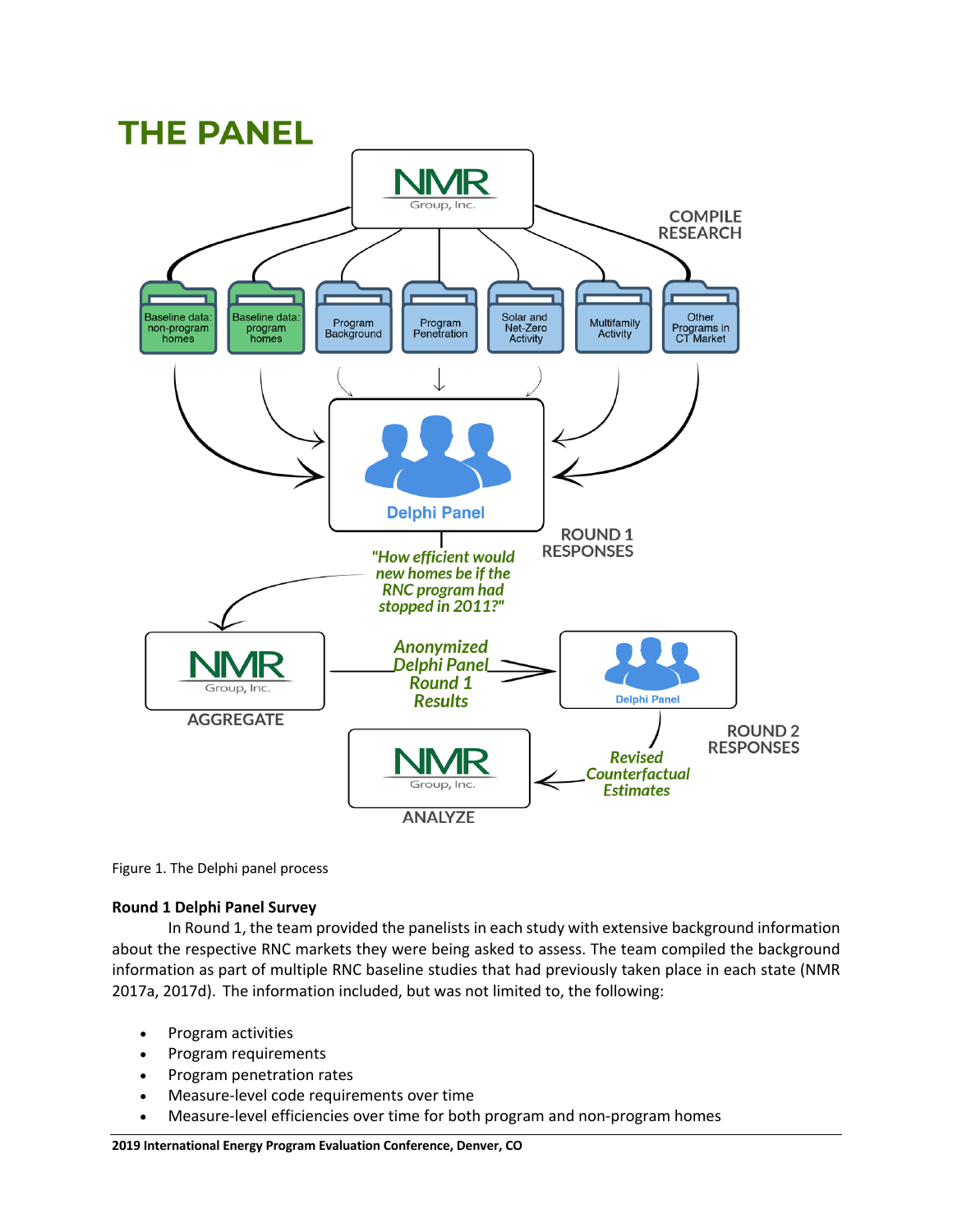During Round 1, the panelists reviewed the background information and a survey that detailed the measure-level efficiency values for both program and non-program homes. These team compiled these data as part of baseline studies that represented the 2015 RNC program years in each state. The team distributed the survey to panelists as an Excel spreadsheet in the form of a questionnaire, which allowed for a clear presentation of the information and detailed descriptions of what they were being asked to do. The measure-level efficiency values were divided into three tiers for each building component studied: 25% of most efficient homes, 25% of least efficient homes, and 50% of mid-range efficiency homes. The team asked the panelists to provide the mean energy-efficiency value for each tier and to redistribute the percentage of homes that they believed would fall into each tier in the absence of the programs. Additionally, each panelist provided the reasoning behind their decisions in an open-ended response for each building component. This process was done for both program and non-program homes in both states and was separated by stretch code and non-stretch code in Massachusetts. Figure 2 presents an example of the questionnaire that was used to estimate duct leakage efficiency levels in the absence of the program in Connecticut.

|                                                                        | Program Homes (single-family only) |                 |            |                                                 |                                                    |  |
|------------------------------------------------------------------------|------------------------------------|-----------------|------------|-------------------------------------------------|----------------------------------------------------|--|
|                                                                        | 2016                               |                 |            |                                                 |                                                    |  |
| Duct Leakage to Outside                                                |                                    | Duct<br>Leakage | Percent of | Average Duct<br>Homes in Each Leakage in Each   | You have not completed<br>this section yet. Please |  |
| Average Leakage to Outside (CFM25/100 $\text{ft}^2$ conditioned space) | 100%                               | 1.8             | of Program | Tier In Absence   Tier In Absence<br>of Program | fill in the blank blue<br>cells.                   |  |
| High (poor) Duct Leakage Tier 2.4 to 9.2 CFM25/100 $\text{ft}^2$       | 25%                                | 3.4             |            |                                                 |                                                    |  |
| Mid Duct Leakage Tier 1.0 to 2.4 CFM25/100 ft <sup>2</sup>             | 50%                                | 1.6             |            |                                                 |                                                    |  |
| Low Duct Leakage Tier 0.0 to 1.0 CFM25/100 ft <sup>2</sup>             | 25%                                | 0.6             |            |                                                 |                                                    |  |
|                                                                        |                                    |                 | 0%         |                                                 |                                                    |  |

Figure 2**.** Round 1 survey question example

## **Round 2 Delphi Panel Survey**

In Round 2, the team customized the survey for each panelist in an Excel workbook. The team provided the panelists with actual values for each efficiency measure, the entire panel's average response, and the individual panelist's Round 1 response for program and non-program homes. The team also provided the panelists with the average efficiency values provided by panel participants, along with their reasoning.

The second-round survey asked the panelists to review the mean and anonymized individual responses of their fellow experts. Panelists could then decide to adjust their original response or keep it unchanged; the questionnaire also displayed how much their counterfactual estimates differed from the as-built, measure-level efficiency averages. The second round also included a calculated field that allowed the panelists to see what their overall average efficiency would be for all measures except for heating, cooling, and water heating equipment. The team included space for an open-ended response for each measure to allow panelists to explain the reasoning behind their decisions. Figure 3 shows an example of the second-round questionnaire for duct leakage in Connecticut.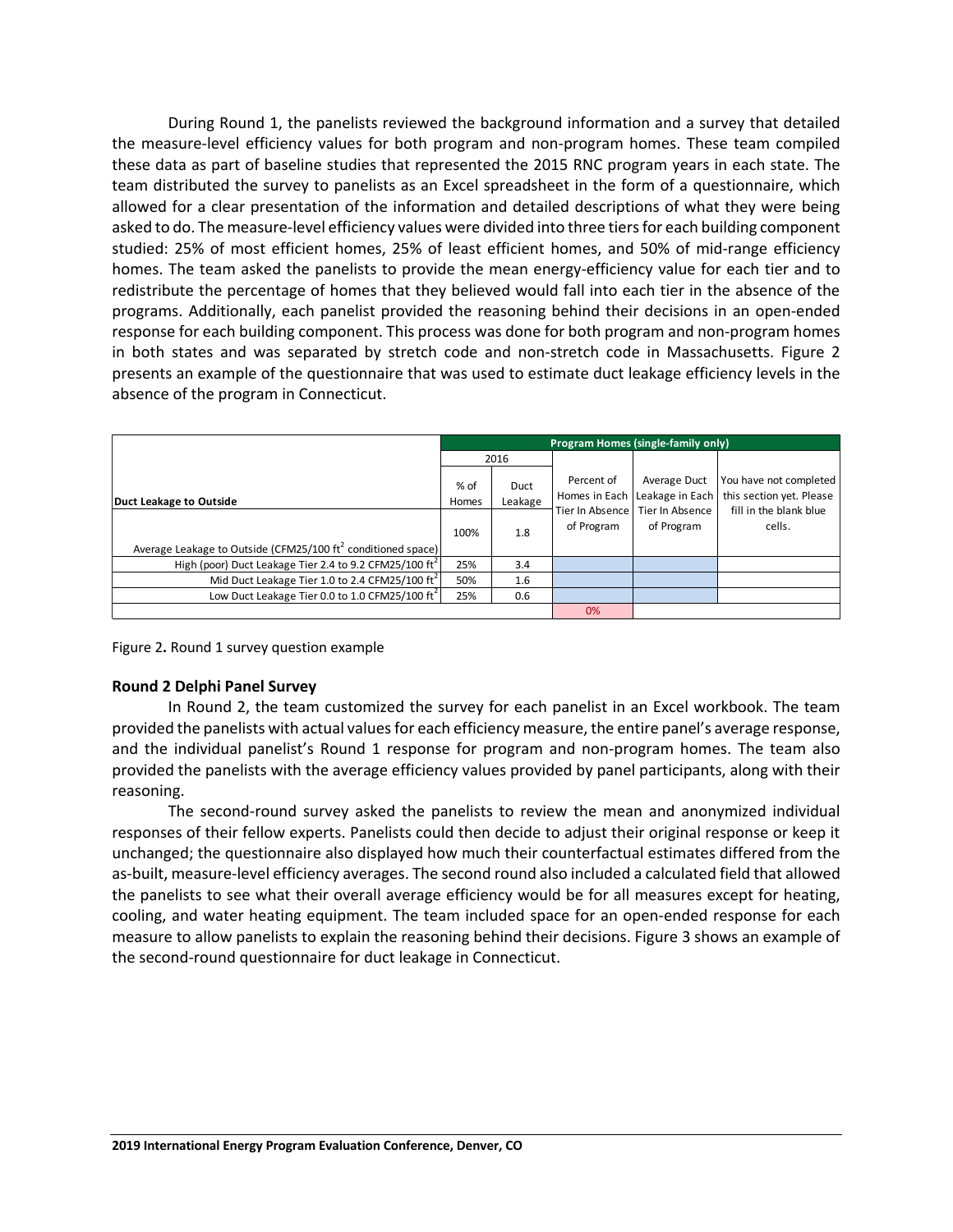| <b>Program Homes (single-family only)</b>                                                        |            |                                                                     |               |                                                                  |            |                                         |            |                                                                                                                 |                                         |
|--------------------------------------------------------------------------------------------------|------------|---------------------------------------------------------------------|---------------|------------------------------------------------------------------|------------|-----------------------------------------|------------|-----------------------------------------------------------------------------------------------------------------|-----------------------------------------|
| <b>Actual 2016 Values</b><br>Duct Leakage Tiers (CFM25/100<br>sq. ft. of conditioned floor area) |            | All Panelists' Round 1<br><b>Responses in Absence</b><br>of Program |               | <b>Your Original</b><br><b>Response in Absence</b><br>of Program |            | Your New Response in Absence of Program |            |                                                                                                                 |                                         |
|                                                                                                  | % of Homes | <b>Duct</b><br>Leakage                                              | %<br>of Homes | <b>Duct</b><br>Leakage                                           | % of Homes | <b>Duct</b><br>Leakage                  | % of Homes | <b>Duct Leakage</b>                                                                                             | <b>Comparison to Actual 2016 Values</b> |
| High (poor) Duct Leakage Tier<br>2.4 to 9.2 CFM25/100 ft2                                        | 25%        | 3.4                                                                 | 52.0%         | 5.5                                                              | 70.0%      | 7.0                                     | 60%        | 6.0                                                                                                             | 76% Higher (worse)                      |
| Mid Duct Leakage Tier 1.0 to 2.4<br>CFM25/100 ft2                                                | 50%        | 1.6                                                                 | 32.6%         | 2.0                                                              | 20.0%      | 2.0                                     | 30%        | 2.0                                                                                                             | 25% Higher (worse)                      |
| Low Duct Leakage Tier 0.0 to 1.0<br>CFM25/100 ft2                                                | 25%        | 0.6                                                                 | 15.3%         | 0.8                                                              | 10.0%      | 1.0                                     | 10%        | 1.0                                                                                                             | 67% Higher (worse)                      |
| <b>Average Duct Leakage</b>                                                                      | 1.8        |                                                                     |               |                                                                  |            |                                         | 100%       | <b>Your Round 2</b><br>overall average is:<br>4.3, which is 139% higher (worse)<br>than the real world average. |                                         |

Figure 3. Round 2 survey question example

#### **Energy Models and Retrospective Savings Calculations**

The team has compiled and built energy models using REM/Rate™ residential energy analysis software as part of the RNC baseline studies that have historically been conducted in Massachusetts and Connecticut. The models from the 2015 RNC baseline studies served as the foundation for the NTG analyses in these evaluations. The team used all of the non-program energy models and a sample of program energy models in each state to model the counterfactual measure-level energy-efficiency estimates developed by the Delphi panels. These altered models served as the energy models for the hypothetical, estimated scenarios, wherein the programsin each state had ceased to exist since 2011. The difference in consumption between the original models(those that reflected real world building practices) and the models of the hypothetical homes resulted in per-home net savings estimates, while the difference in consumption between the program's User Defined Reference Home (UDRH – the baseline against which the program claims savings for program homes) and each program home resulted in an estimate of home-level gross savings.

Net savings from program home models informed free-ridership values (i.e., the amount of savings that would have been achieved by program homes even without program participation). The team used net savings from the non-program home models to calculate spillover (i.e., the amount of savings in non-program homes that would not have been achieved without the program). The team then scaled up the average home-level savings values from the sampled energy models to represent the population of program and non-program homes in each state.

The team then calculated a net to gross ratio of savings using the following equation:

1 – Free-Ridership + Spillover = Net to Gross Ratio

## **Findings Summary**

The team found that the Delphi panels in both states indicated comparable levels of influence from the programs on the new construction market. The consistency of findings across two separate studies enhances confidence in the results, particularly given that the panels were almost completely separate<sup>5</sup> and presented state specific information for each study. Both studies found that the programs had relatively high free-ridership rates (nearly 70%), but that they also influenced the market through

<sup>&</sup>lt;sup>5</sup> Only one person was included in both studies.

**<sup>2019</sup> International Energy Program Evaluation Conference, Denver, CO**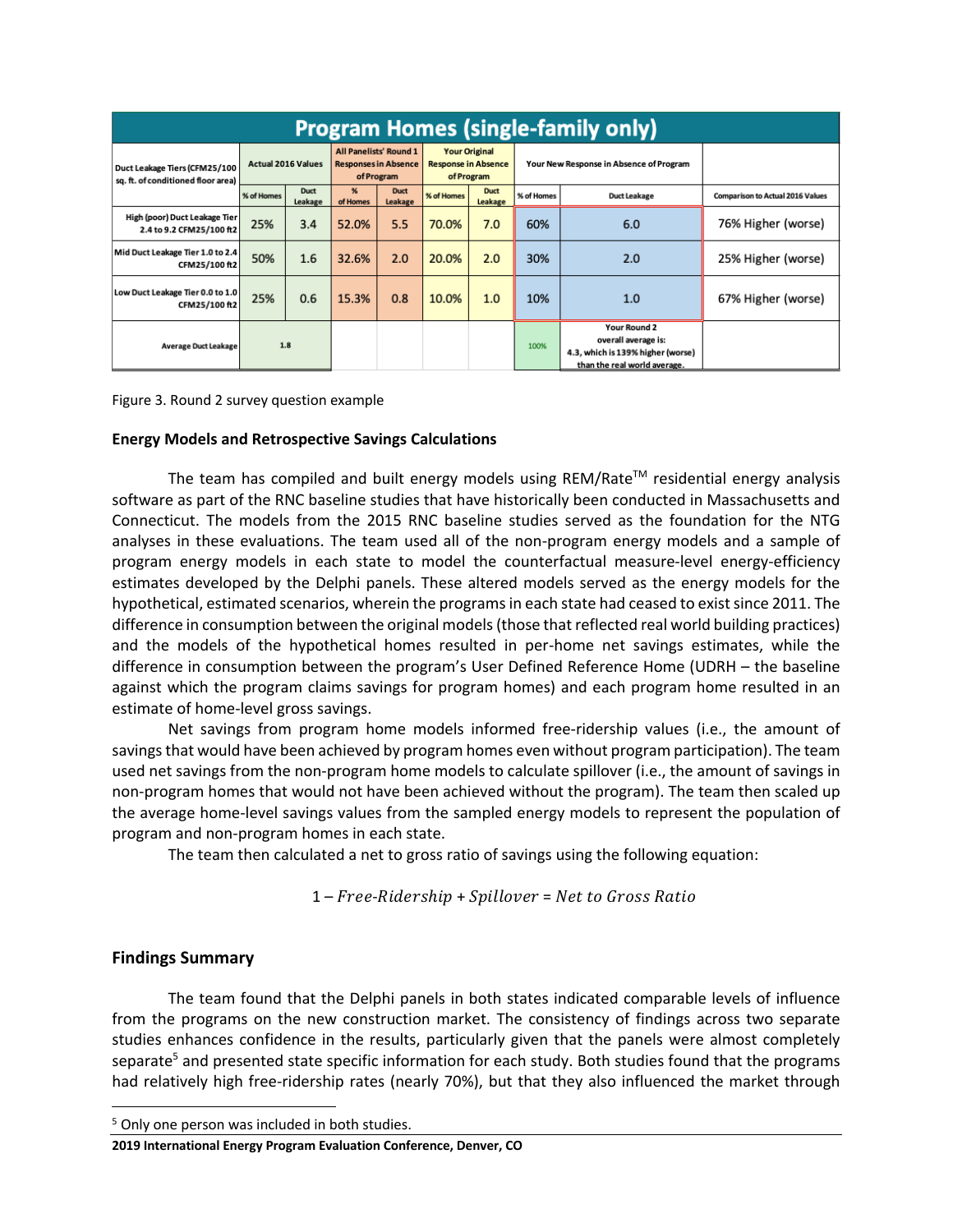substantial non-participant spillover (rates from over 50% to over 100%). The NTG values from each study are highly dependent on program penetration results due to the weighting scheme used to develop market-level estimates.<sup>6</sup> Table 2 presents the NTG values calculated for each study. Ultimately, the results from these studies indicate that these programs are using similar approaches to generate market effects, though differing participation rates result in quite different NTG results. Essentially, programs with limited participation can still result in strong impacts via non-participation spillover.

| NTG Inputs                | Massachusetts | Connecticut |
|---------------------------|---------------|-------------|
| Free-ridership            | 67%           | 66%         |
| Non-participant spillover | 55%           | 125%        |
| Net-to-Gross              | 88%           | 156%        |

Table 2. 2015 RNC program net-to-gross values

For both states, Delphi panelists indicated that the programs had the largest influence on duct leakage, air infiltration, and insulation installation quality. Though panelists reasonably indicated that the programs have a larger impact on program homes than non-program homes, they also described effects on building practices beyond the confines of the programs, setting the stage for lasting market effects. In a hypothetical scenario where the program ceased to exist several years ago, Delphi panelists said that recently-built homes would have been substantially less efficient than they are now. Further description of key findings for each state can be seen below.

## **Key Findings for Massachusetts**

The Delphi panelists reviewed how recently-built homes were constructed, based on the results of baseline studies in Massachusetts and analysis of RNC program home data. The team then asked panelists to consider how those homes would have been built in 2015 had the RNC program been discontinued at the end of 2011 and had the CCSI never been implemented. Unlike in Connecticut, Massachusetts has towns that are required to comply with the stretch code. Panelists considered homes built in stretch code and non-stretch code municipalities separately. In 2015, single-family homes in stretch code communities represented approximately 37% of single-family new construction in the state.

Based on Massachusetts Delphi panelist responses, a NTG value of 88% was estimated for the 2015 program. The team weighted stretch code and non-stretch code NTG values based on the relative proportion of single-family homes in these municipalities (37% stretch; 63% non-stretch). Stretch code homes displayed a far lower non-participant spillover ratio than non-stretch code homes due to the large difference in program penetration rates between the two populations (70% and 24%, respectively). In other words, while stretch code municipalities exhibit some non-participant spillover, the non-program population is small, which thereby minimizes the overall impacts.<sup>7</sup>

<sup>&</sup>lt;sup>6</sup> The Connecticut results include single-family and multifamily housing units; the Massachusetts results only include single-family units. The Connecticut single-family NTG results were high and were based on inconsistent program penetration data. As a result, this paper presents results on the combined single-family and multifamily NTG values as they represent more conservative results. This is consistent with the recommendations from the Connecticut study to focus on the overall NTG values, rather than separate values for single-family and multifamily markets.

 $7$  A similar Delphi study was conducted for the Massachusetts RNC program in 2014 (NMR 2014). At that time, participation rates were lower than at the time of the 2018 Massachusetts study, yielding a substantial nonparticipant spillover ratio (1.39) and a high overall NTG ratio (1.87). These results map closely to the 2018 Connecticut results, where modest participation rates still resulted in substantial non-participant spillover impacts.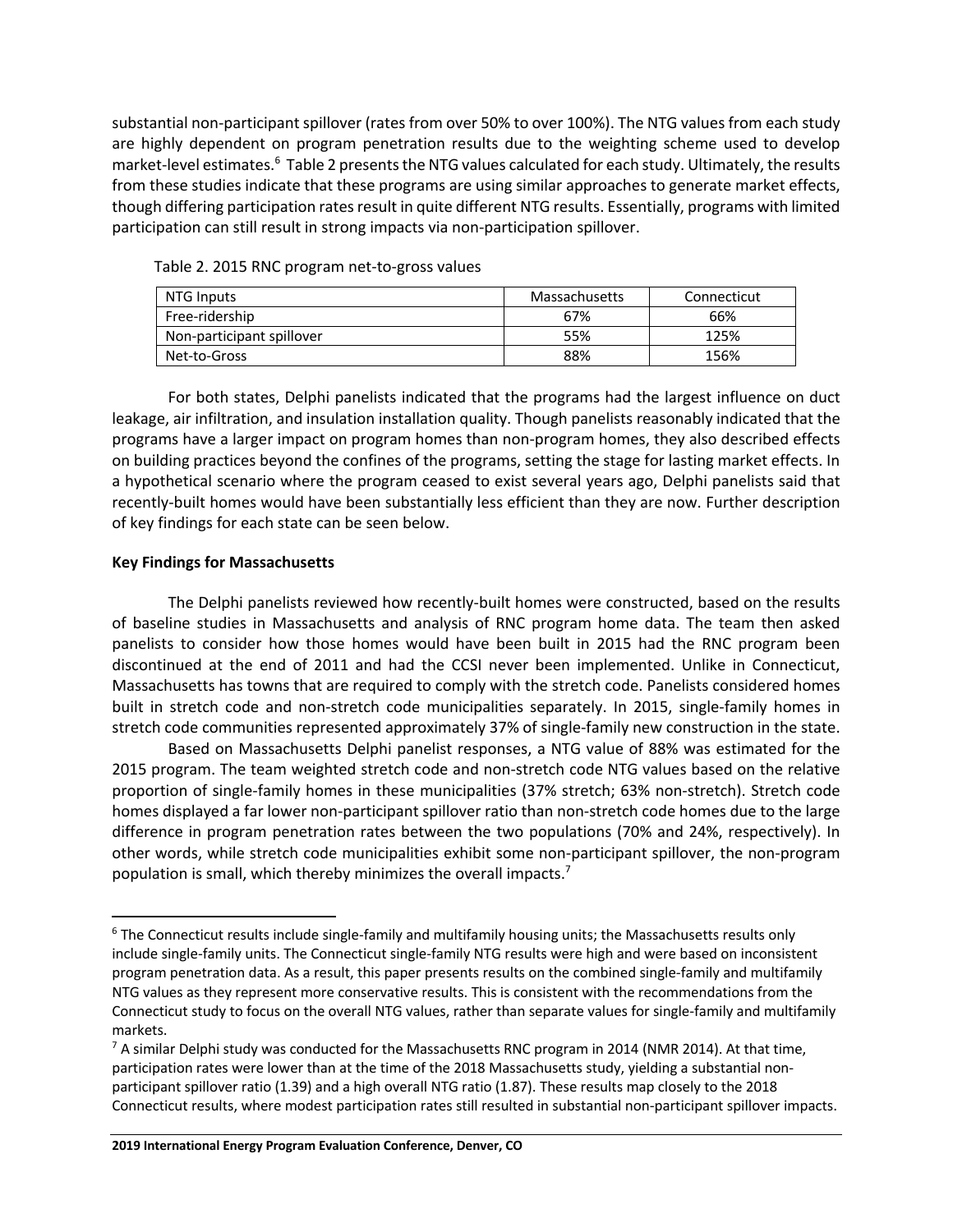The Massachusetts Delphi panelists indicated that new single-family homes would have been less efficient had the RNC program ceased to exist after 2011 and had the CCSI never been implemented. The Massachusetts panelists estimated that program homes for both stretch code and non-stretch code would experience larger drops in efficiency for the majority of efficiency measures compared to non-program homes. Panelists estimated minimal changes in efficiency for heating, cooling, and water heating equipment without the programs. Panelists provided measure-level net impact estimates for single-family homes and identified several key measures that have substantial program impacts, which Table 3 summarizes, below. Note that the outcomes for each measure are hypothetical, not certain.

#### Table 3. Massachusetts key measures affected by the RNC and CCSI programs

**Ducts –** In program homes, ducts would have been 68% (stretch) and 73% (non-stretch) leakier, while nonprogram homes would have been 46% (stretch) and 58% (non-stretch) leakier (leakage to the outside, CFM25 per 100 sq. ft. of conditioned floor area).

**Air infiltration** – Estimates showed a 28% (stretch) and 37% (non-stretch) reduction in efficiency for program homes. Non-program homes would have had a reduction of 36% (stretch) and 35% (non-stretch) in mean air infiltration levels (ACH50).

**Efficient lighting** – In program homes, the saturation of efficient lighting would have dropped by 20% (stretch) and 18% (non-stretch). For non-program homes, the saturation of efficient lighting would have dropped by 14% (stretch) and 13% (non-stretch).

**Insulation installation quality** – Insulation installation quality for stretch code homes would have been between 9% and 45% worse for each shell measure in program homes, but only between 9% and 17% worse in nonprogram homes. Similarly, in non-stretch code homes, panelists estimated a reduction in insulation installation grade between 22% and 59% for program homes, but only 6% to 22% in non-program homes.

**Insulation R-values** – R-values would only have been slightly worse for all four samples of homes in the absence of the programs. The most significant R-value reductions for all four samples of homes were conditioned foundation walls.

**Heating, cooling, and water heating system** – Rated efficiencies would have been marginally affected, but less efficient system types would have been installed.

## **Key Findings for Connecticut**

Connecticut Delphi panelists perceived substantial net impacts from the program. The panelists' estimates yielded a NTG value of 156% for the program overall, combining single-family and multifamily results that were analyzed separately. The evaluation for Connecticut found that for single-family homes, a relatively high free-ridership rate of 68% was more than counterbalanced by an extremely high nonparticipant spillover rate of 233%, yielding an estimated NTG ratio of 265%. The panelists described moderate free-ridership among program participants, but in their assessment, this was outweighed by the program having created a pool of well-trained market actors whose knowledge had spread outside the confines of the program, resulting in substantial non-participant spillover. Multifamily estimates, which are based on adjustments factors rather than measure-level estimates, show an estimated NTG value of 60%. The program has a low single-family penetration rate (13%), but a much higher multifamily penetration rate (50%). This results in high non-participant spillover in single-family homes, but much less opportunity for spillover in the multifamily market.

Connecticut Delphi panelists provided rationales for their estimates about what the Connecticut market would look like in the hypothetical scenario that the RNC program ceased to exist several years ago. Similar to Massachusetts, Connecticut Delphi panelists estimated that homes would have been substantially less efficient than they are now. Without the program, measures such as duct leakage, air infiltration, and insulation installation quality would have been much less efficient than their current levels. Panelists provided measure-level net impact estimates for single-family homes and identified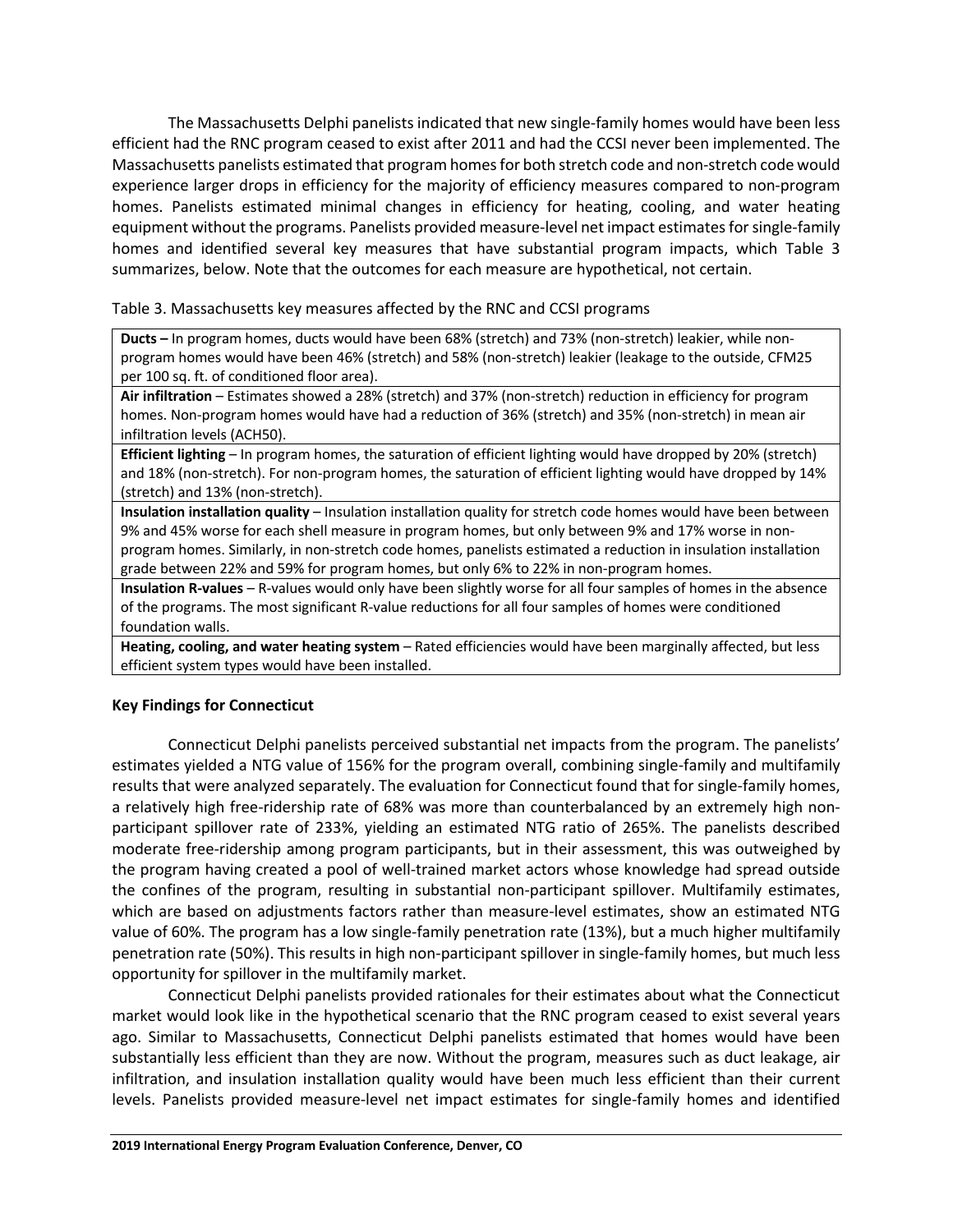several key measures that have substantial program impacts, which Table 4 summarizes. Note that the outcomes about each measure are hypothetical, not certain.

Table 4. Connecticut key measures affected by the RNC program

**Ducts** – In program homes, ducts may have been twice as leaky (102% worse), and one-third leakier (32% worse) in non-program homes (leakage to the outside, CFM25 per 100 sq. ft. of conditioned floor area).

**Air infiltration** – Air infiltration would have been 44% worse in program homes and 22% worse in non-program homes without the program (estimates of ACH50). As one national evaluator said, without the program, "leakage would increase in both groups due to lack of spillover effects."

**Insulation installation quality** – Typical insulation installation quality would have been over one-third worse for walls, ceilings, and floors (but no more than 5% worse in non-program homes).

**Insulation R-values** – The R-values would have only been modestly impacted without the program. For example, average ceiling R-value in program homes would have been 13% lower (worse) and 7% lower in non-program homes.

**Heating, cooling, and water heating system** – Rated efficiencies would have been marginally affected, but less efficient system types would have been installed.

**Efficient lighting** – The saturation of energy-efficient lighting would have been about 10% lower for both program and non-program homes without the program.

**Solar PV** – Solar adoption would have only been slightly affected. This scenario estimates 6% adoption, compared with the 8% of program and 7% of non-program homes that currently have solar panels installed. However, PV-readiness, particularly in program homes, would have been far less common (down from 94% to 50% in program homes) as it is a program requirement for higher-tier homes.

**Net Zero Design** – The number of net zero designs would likely have been about the same without the program; net zero homeowners and builders were reportedly driven by their own sustainability goals.

**Overall multifamily market** – Compared to single-family program homes, most panelists reported that the program achieves relatively similar efficiency results in multifamily homes. Without the program, this study estimates that multifamily program and non-program homes would have consumed about 7% and 8% more energy than they do now, respectively.

## **Conclusions**

The findings from these studies can provide valuable insights for PAs with RNC programs in other jurisdictions that are seeking to identify market effects from their program efforts. As building codes continue to become more stringent, it is harder for programs to maintain the same level of savings over code and/or baseline construction practices. To the extent they identify previously unclaimed savings, these studies may offer PAs an opportunity to help justify the costs associated with implementing effective RNC programs. Additionally, these studies provide evaluators with a tool for quantifying hardto-measure market effects, allowing them to more accurately and fully measure the savings attributable to RNC programs.

These studies show that well developed RNC and code programs can have considerable impacts on both the program participant and non-participant markets. The Delphi panelists from both studies portrayed the programs they were assessing as effective programs that have had significant impacts on their respective markets, particularly in terms of non-participant spillover, which resulted in large estimated net savings for non-program homes in both Massachusetts and Connecticut.

The team believes that the long and continued support of these programs, along with a focus on whole-house energy savings, has created a market that supports energy-efficient building practices. For example, the requirement of these RNC programs that participants work with certified HERS raters has likely led to a substantial amount of the non-participant spillover identified in these studies, given that HERS raters provide technical assistance that helps builders and contractors better understand and implement energy-efficient practices. As codes have become more stringent, they have also required